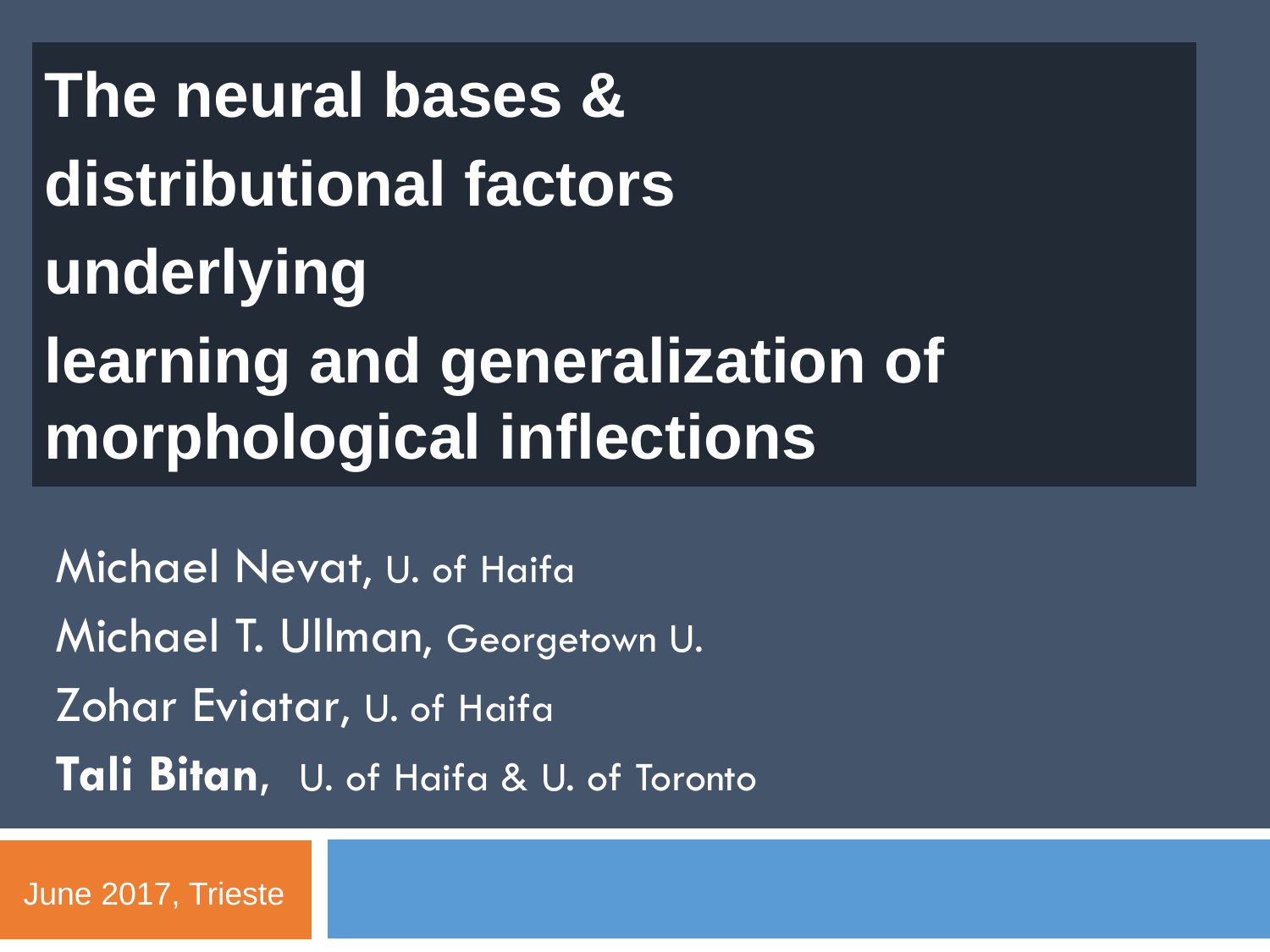

- $\Box$  What are the statistical factors affecting learning of morphological regularities in a 2<sup>nd</sup> language?
- □ Is there a "default inflection"?
	- **E** Some models suggest that emergence of "regular" inflections in L1 does not depend on their statistical properties (e.g., Berent, Pinker & Shimron, 1999; Marcus et al., 1995)
	- Which statistical factors affect emergence of a "default inflection"?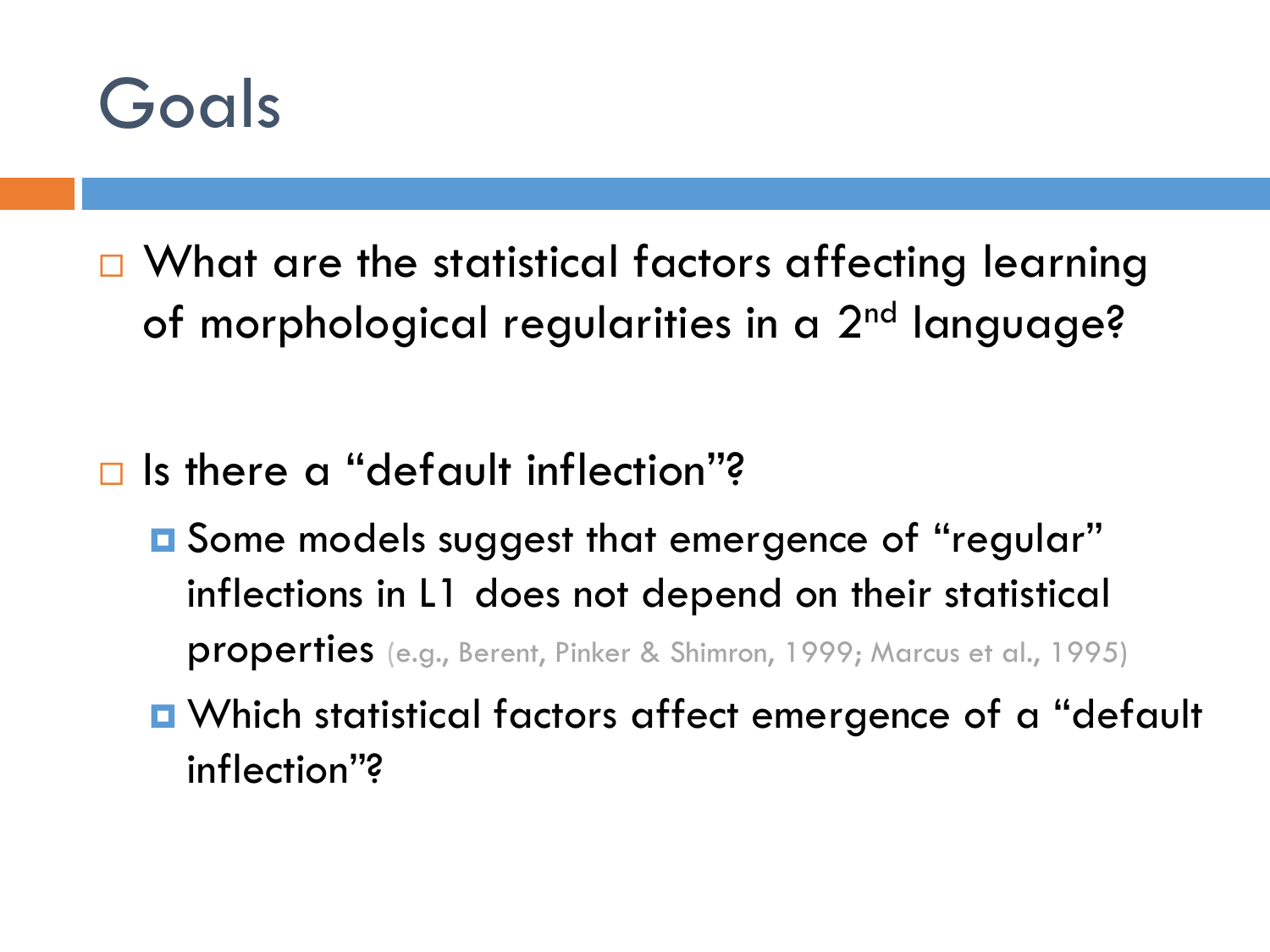# Domain general statistical factors

- □ Suffix (type) frequency
	- **Repetitions critical for procedural** / perceptual learning
	- **O** Shows effects but cannot explain alone emergence of "default".
- □ Predictability based on phonological cues
	- **D** Critical in e.g. visual category learning
	- **□** Shows effects, but its role is debated
- □ Affix Diversity: number of distinct cues predicting an affix
	- **Plays role in generalization from motor, perceptual and** category learning
	- May explain emergence of low-frequency "default" inflections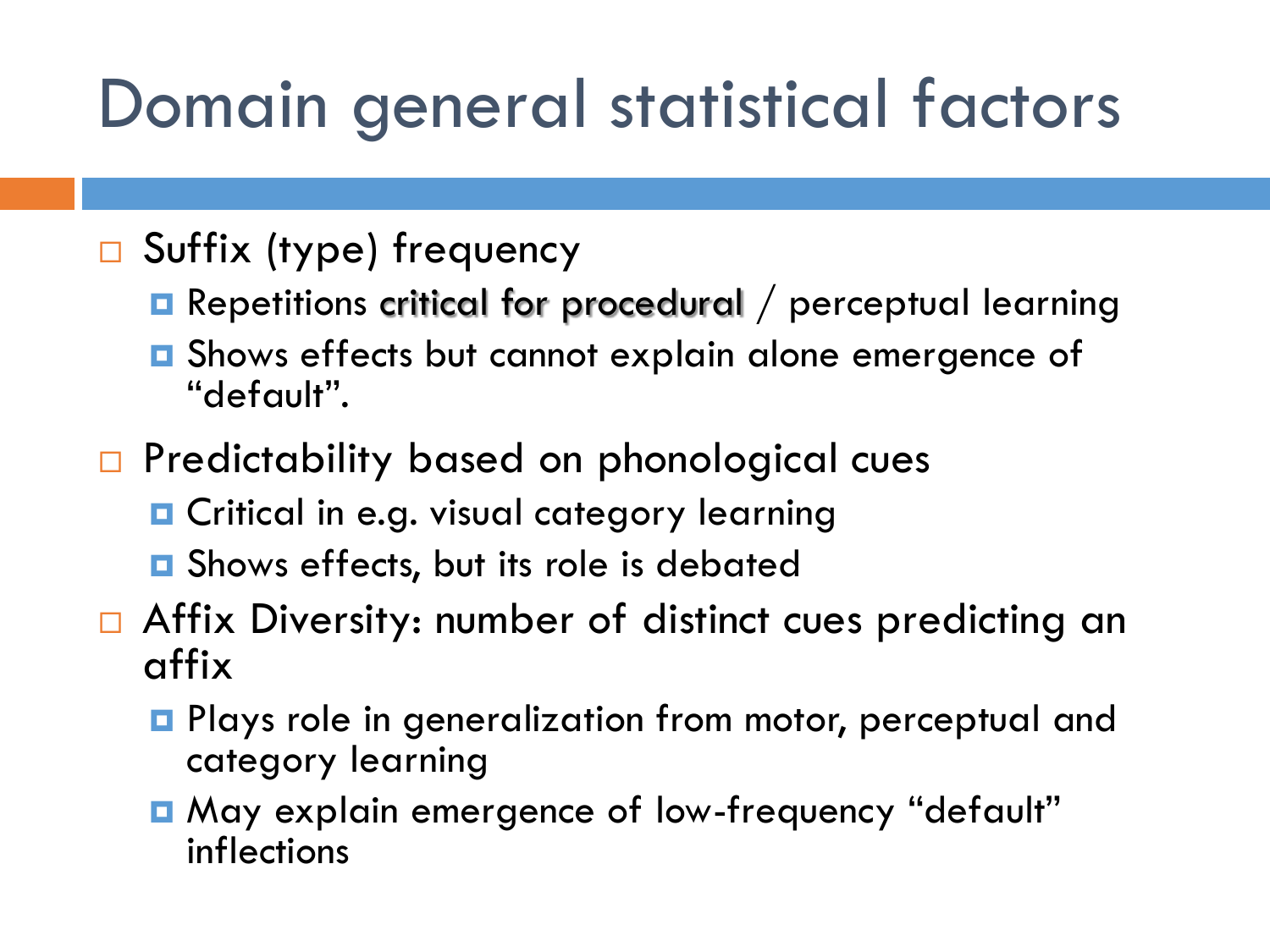# The Artificial Language

□ 48 nouns in artificial language (CVCVC)

 $\blacksquare$  Aurally presented  $+$  object image

- □ Plural inflection by suffix:
	- $\Box$  5 suffixes (VC), varying frequencies:



### □ Probabilistic phonological cue: rime- suffix

e.g.: *"tuvoz " "tuvozan" ; "gishoz" "gishozan".*

*"nishig" nishigan" ; " posig" " posigan"*

 $\lq$ "napodesh"; "nez<u>od</u>" → "nez<u>od</u>esh"

**D** NOT explicit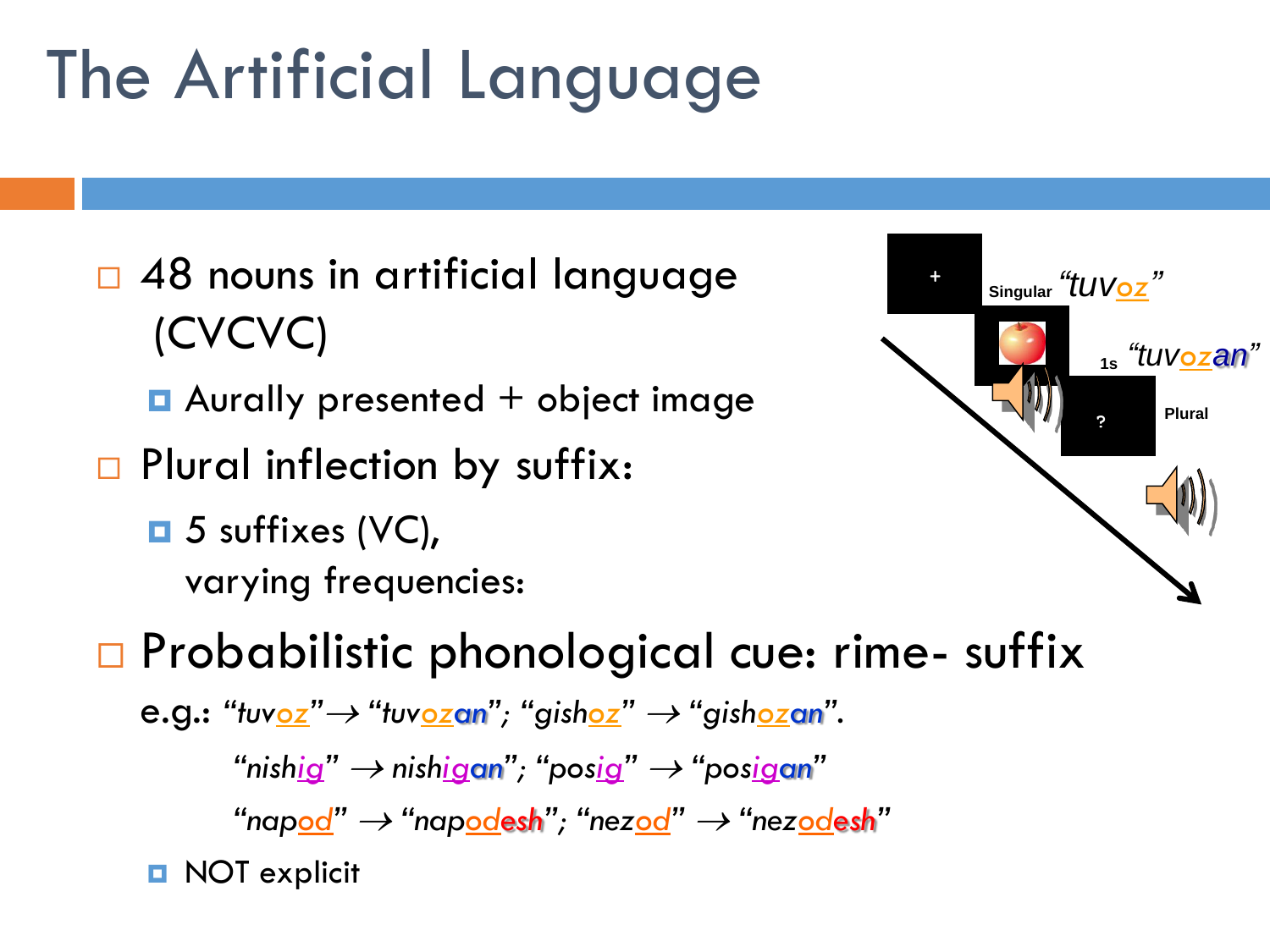### Experimental groups

| Group                             |                         | В                         |                         |
|-----------------------------------|-------------------------|---------------------------|-------------------------|
| Suffix type freq                  | Probabilistic<br>$N=18$ | Probabilistic<br>$N = 18$ | Deterministic<br>$N=17$ |
| 1 High Freq.<br>50% (24 words)    | 0.375                   | 0.148                     | $\degree$ 0.283         |
| 1 Medium Freq.<br>25% (12 words)  | 0.125                   | 0.269                     | 0.133                   |
| 3 Low Freq.<br>8.3% (3 X 4 words) | 0.194<br>(each suffix)  | 0.167<br>(each suffix)    | 0.194<br>(each suffix)  |

Suffix frequency – within subject Suffix predictability – within and between subjects Suffix phonological diversity – within and between subjects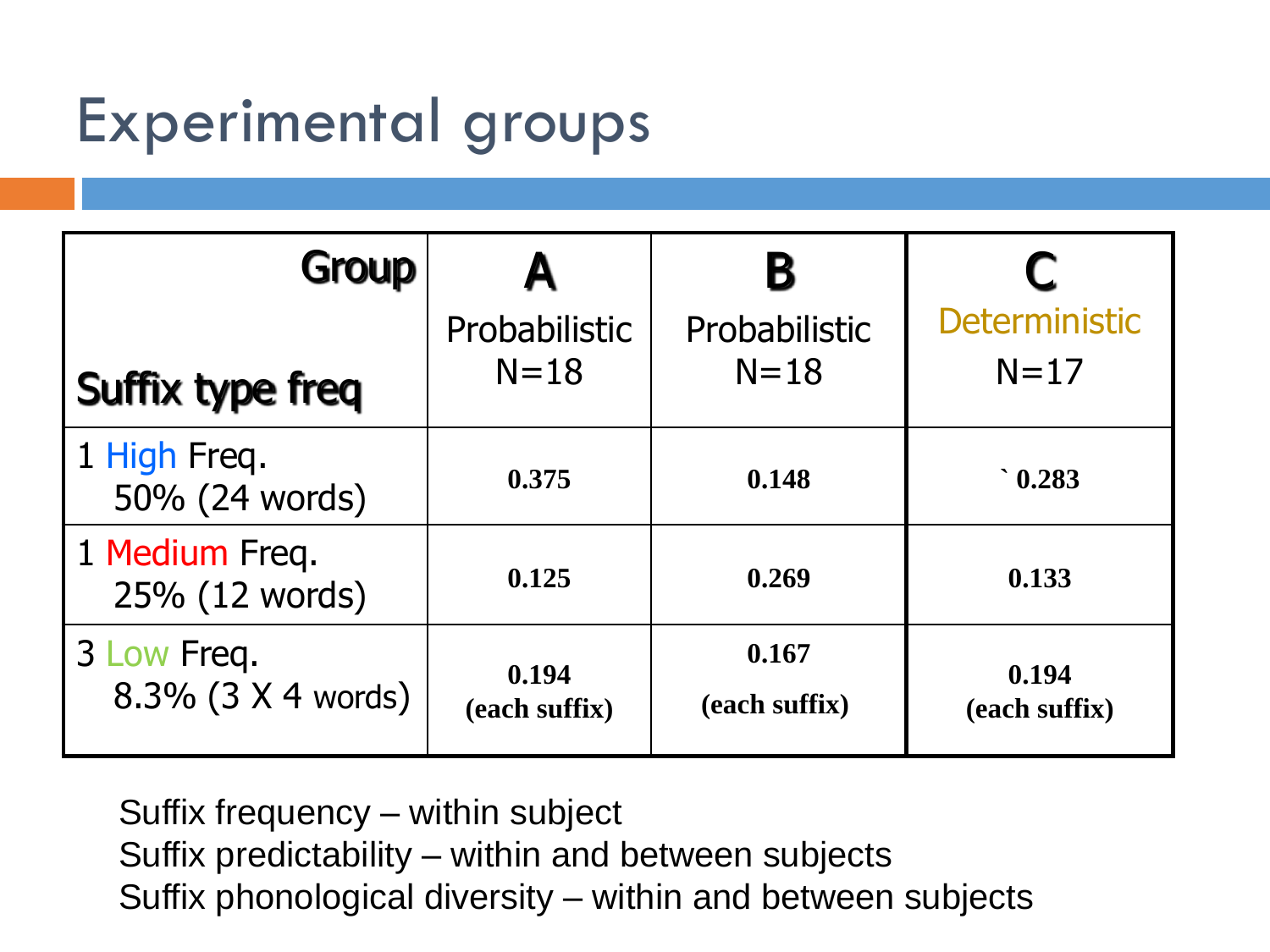### Multi-session training

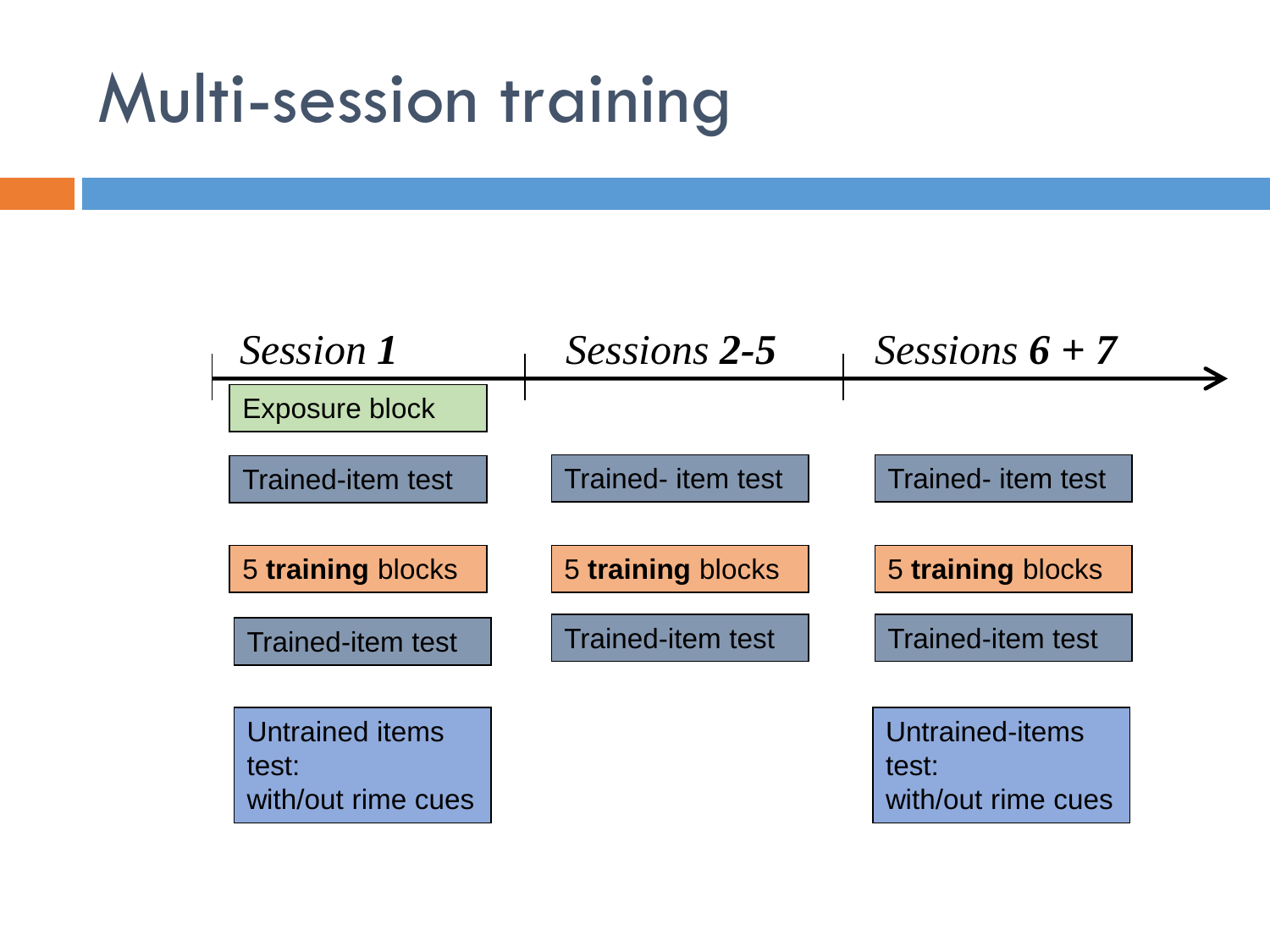### **Trained** words: effect of suffix frequency

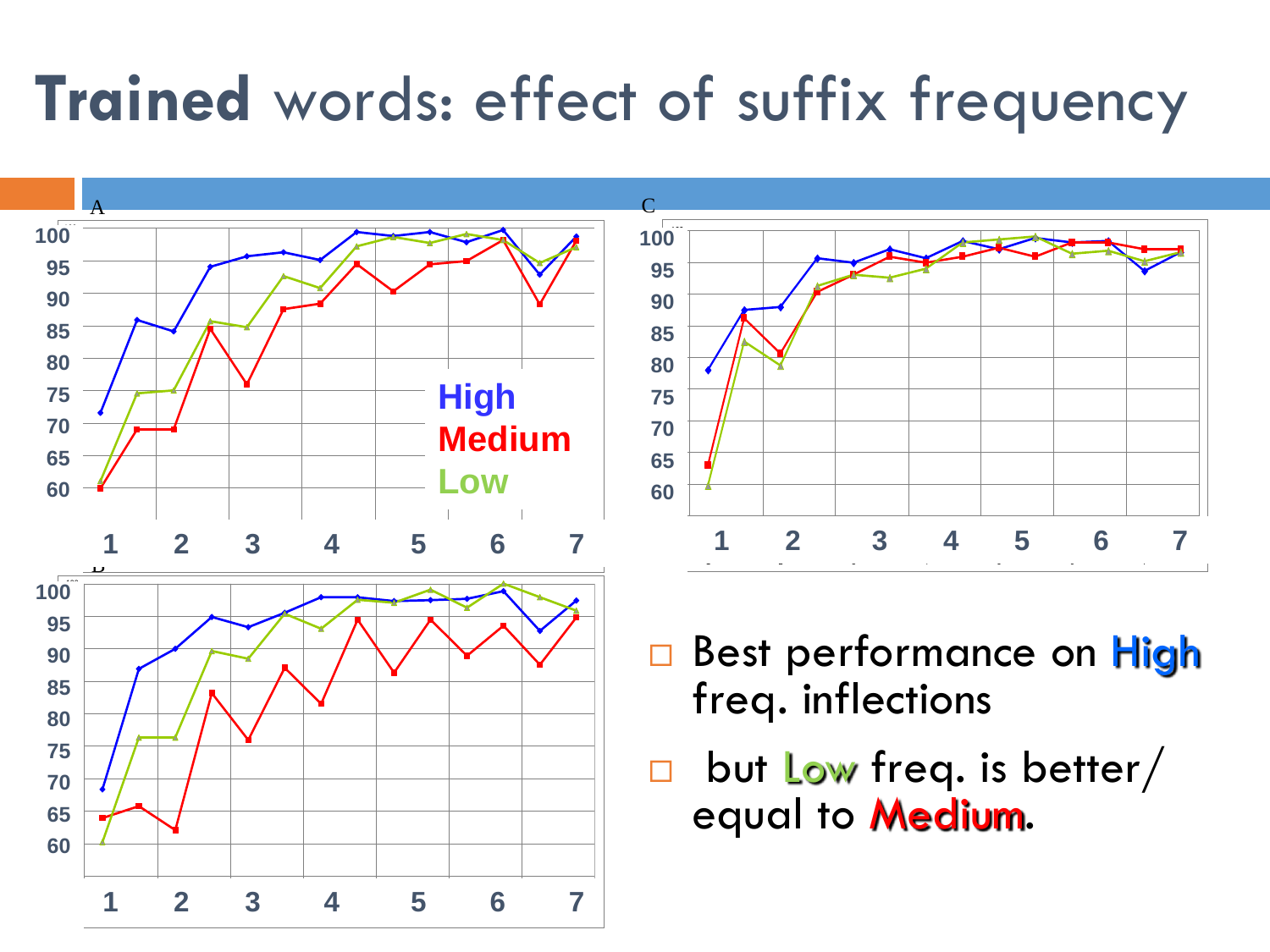### Learning of morpho-phonological regularities

#### **Application of "correct" suffixes to Untrained words with rime cues**



#### $\Box$  Increase in application of "correct" responses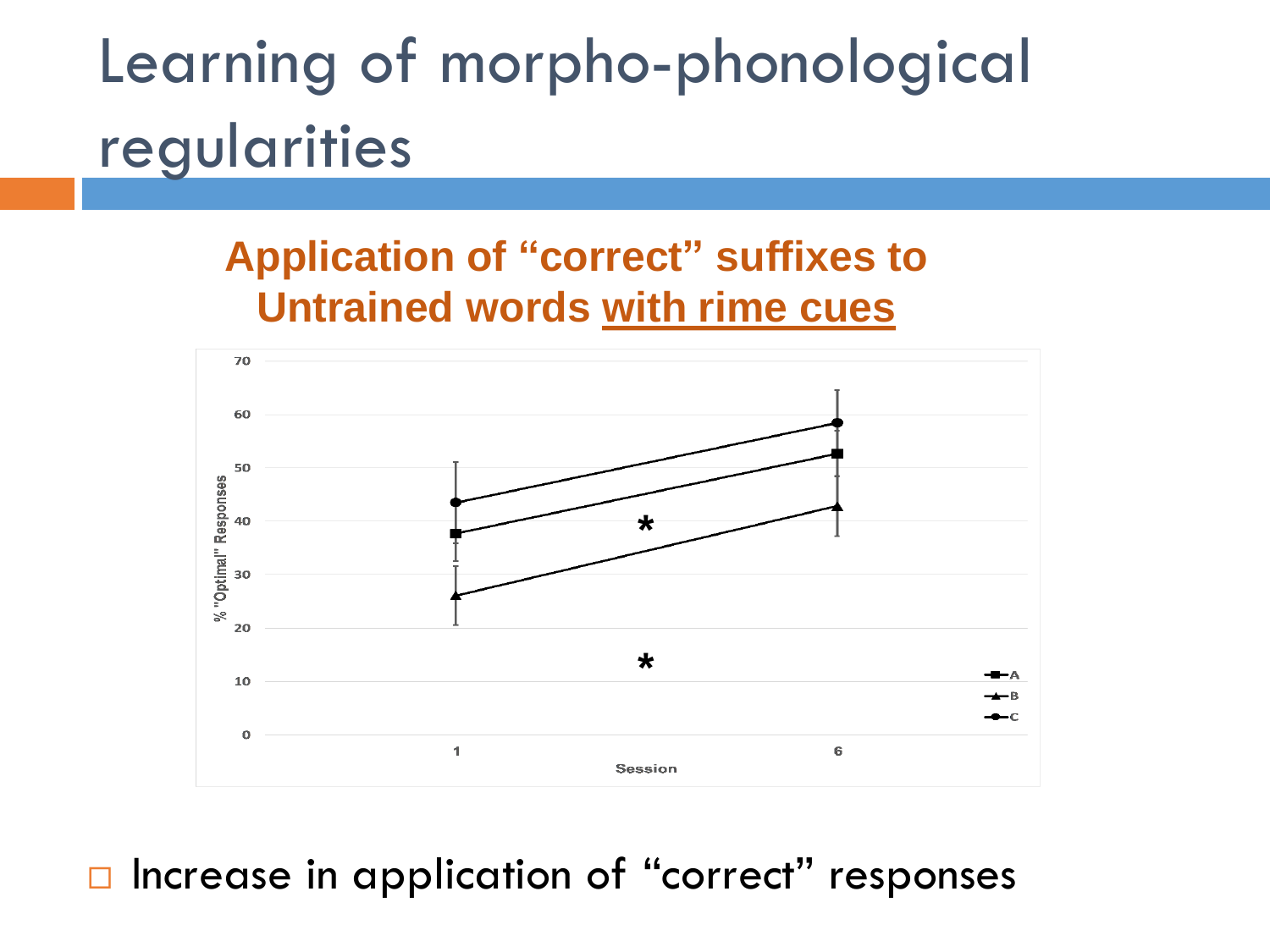# Inflection of untrained words without phonological cues

- Increase in
	- application of Low frequency suffix
	- **Beyond its frequency** in trained stimuli
	- **E** Especially in nondeterministic language

#### **Application of suffixes to Untrained words without rime cues**

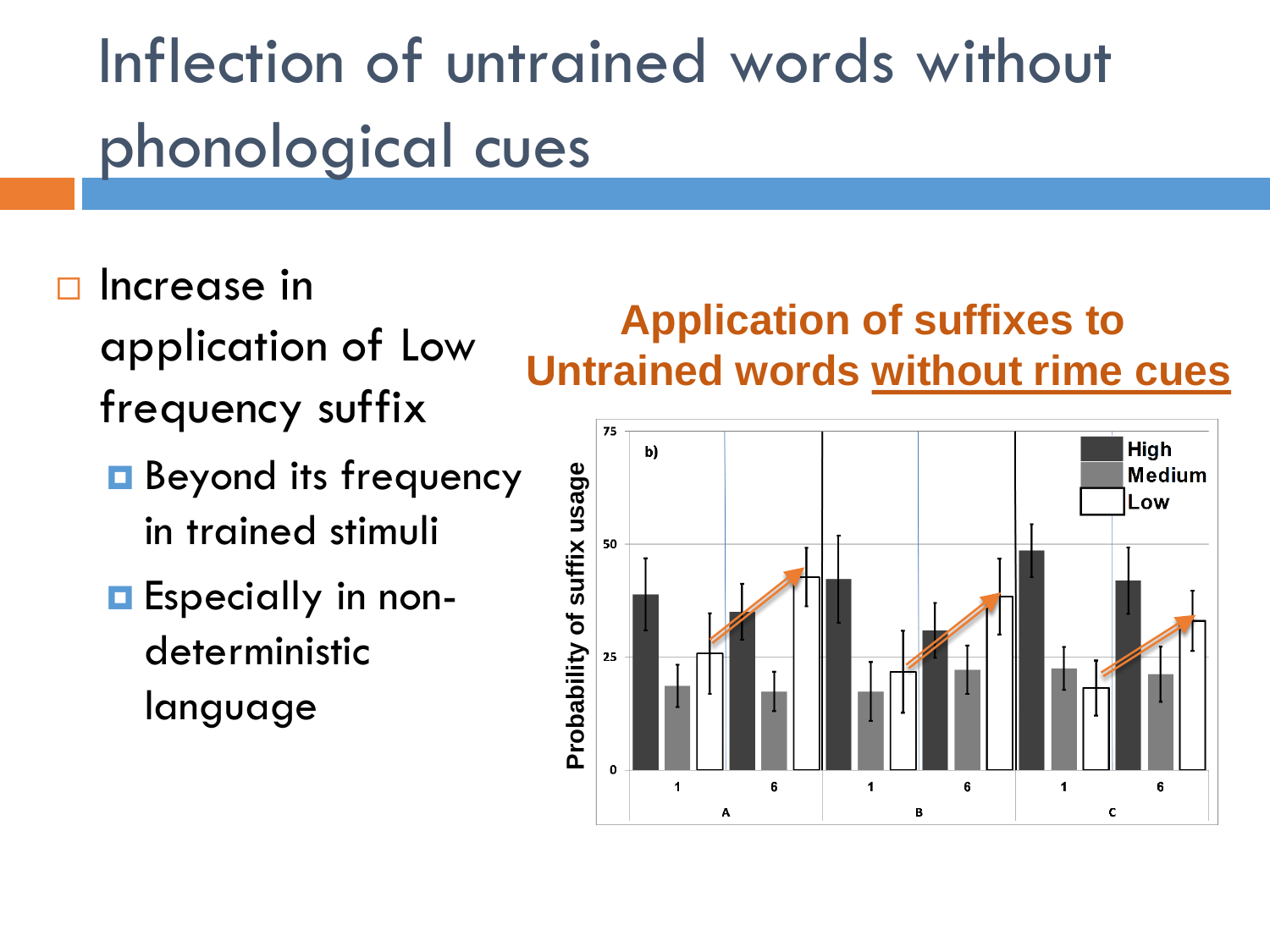### Emergence of probabilistic "default"

- Cosine similarities
- □ Initially:
	- **O** Greater reliance on suffix frequency > phonological diversity

Later:

- $\blacksquare$  Increase in reliance on phonological diversity
	- **Especially in non**deterministic languages

### **Untrained words without rime cues**

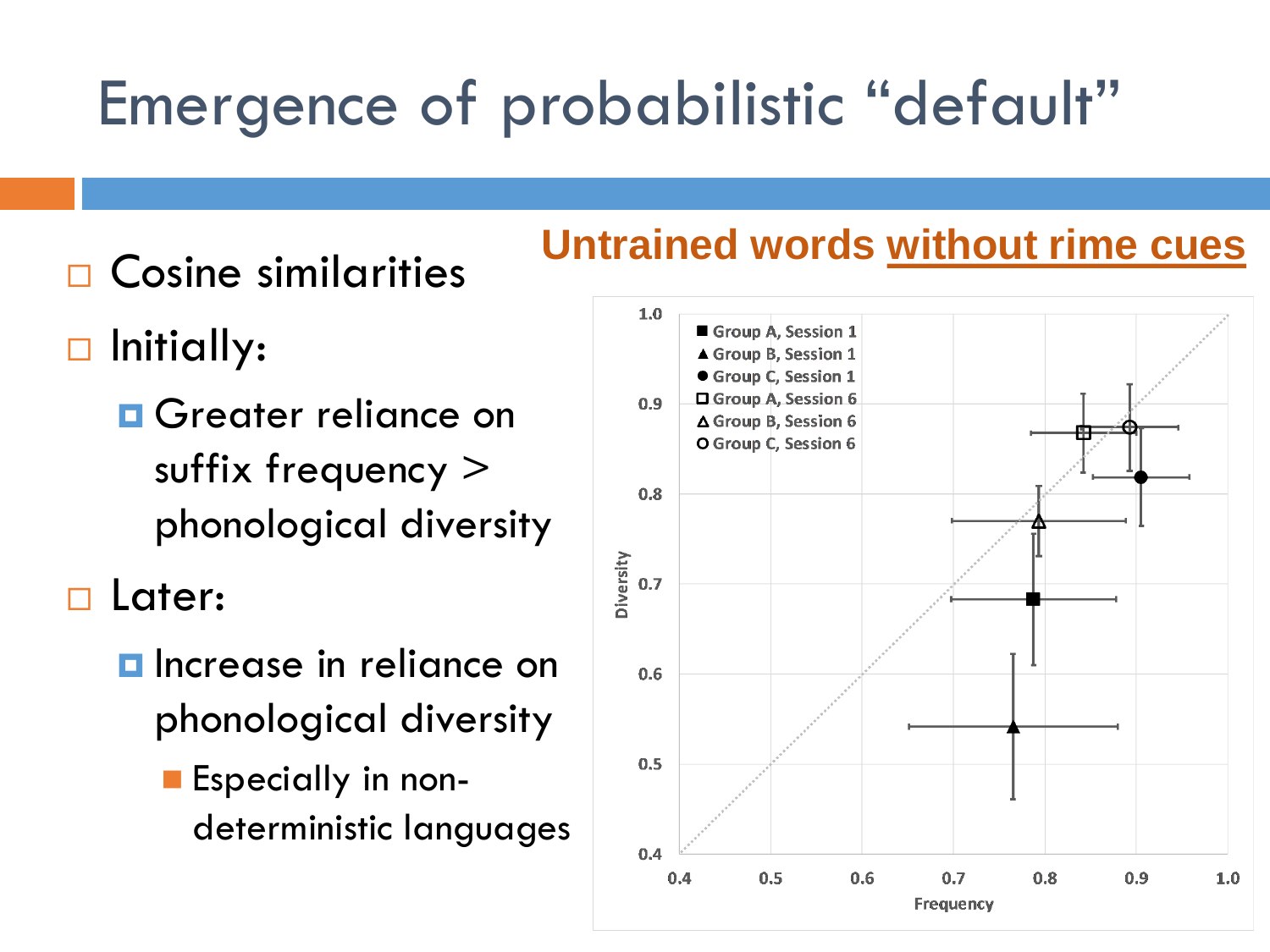## Experiment 2: fMRI - Goals

- □ Which neurocognitive learning mechanisms are involved in learning morphological inflections in a 2<sup>nd</sup> language?
	- **Procedural? Declarative? Both?**
- $\Box$  Are they affected by these statistical factors **D** Suffix frequency
	- **P** Predictability of phonological cues
	- **D** (Only trained & untrained words with rime cues were tested)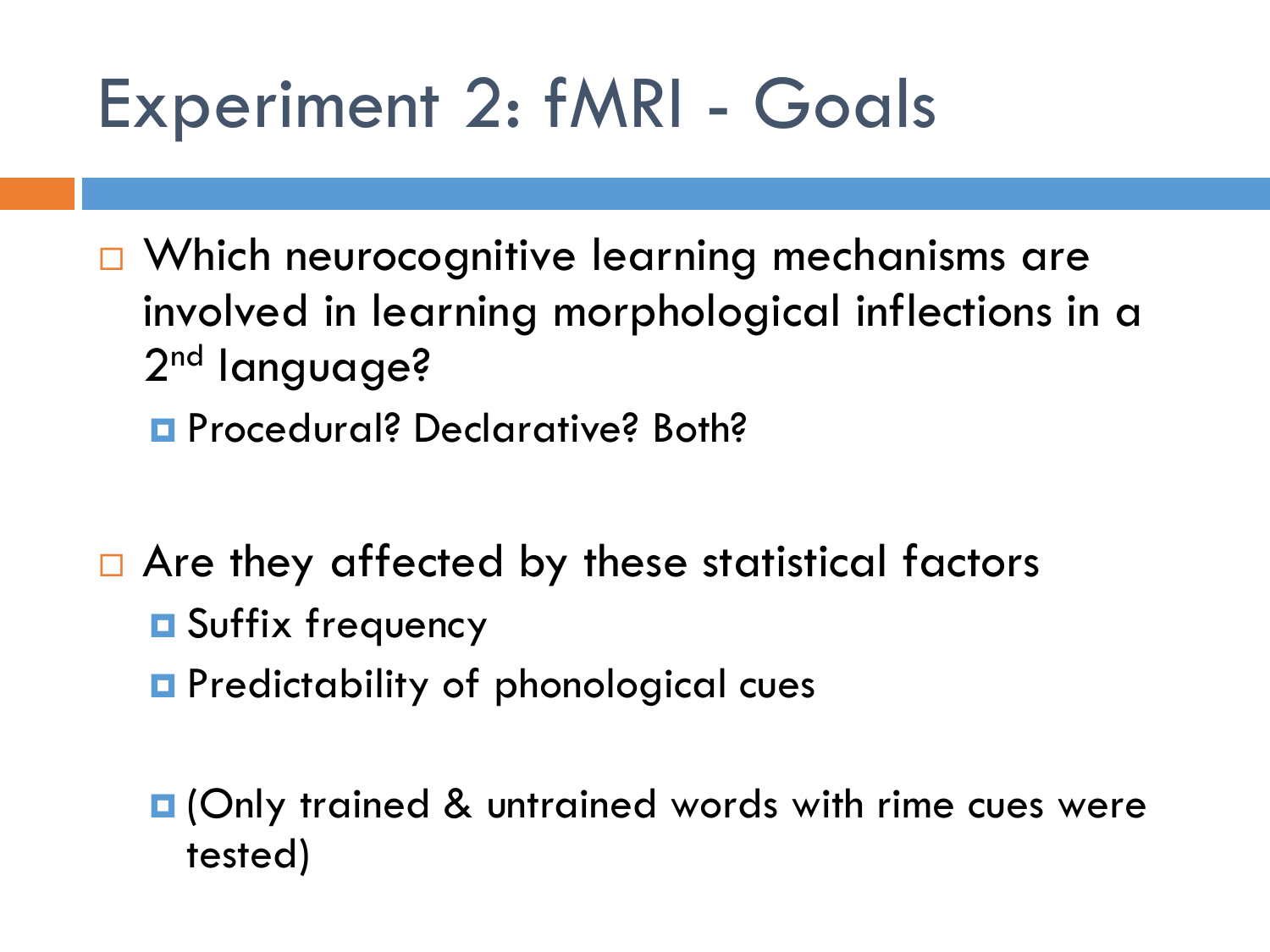# FMRI procedure

 18 participants (native Hebrew speakers) **D** Language A

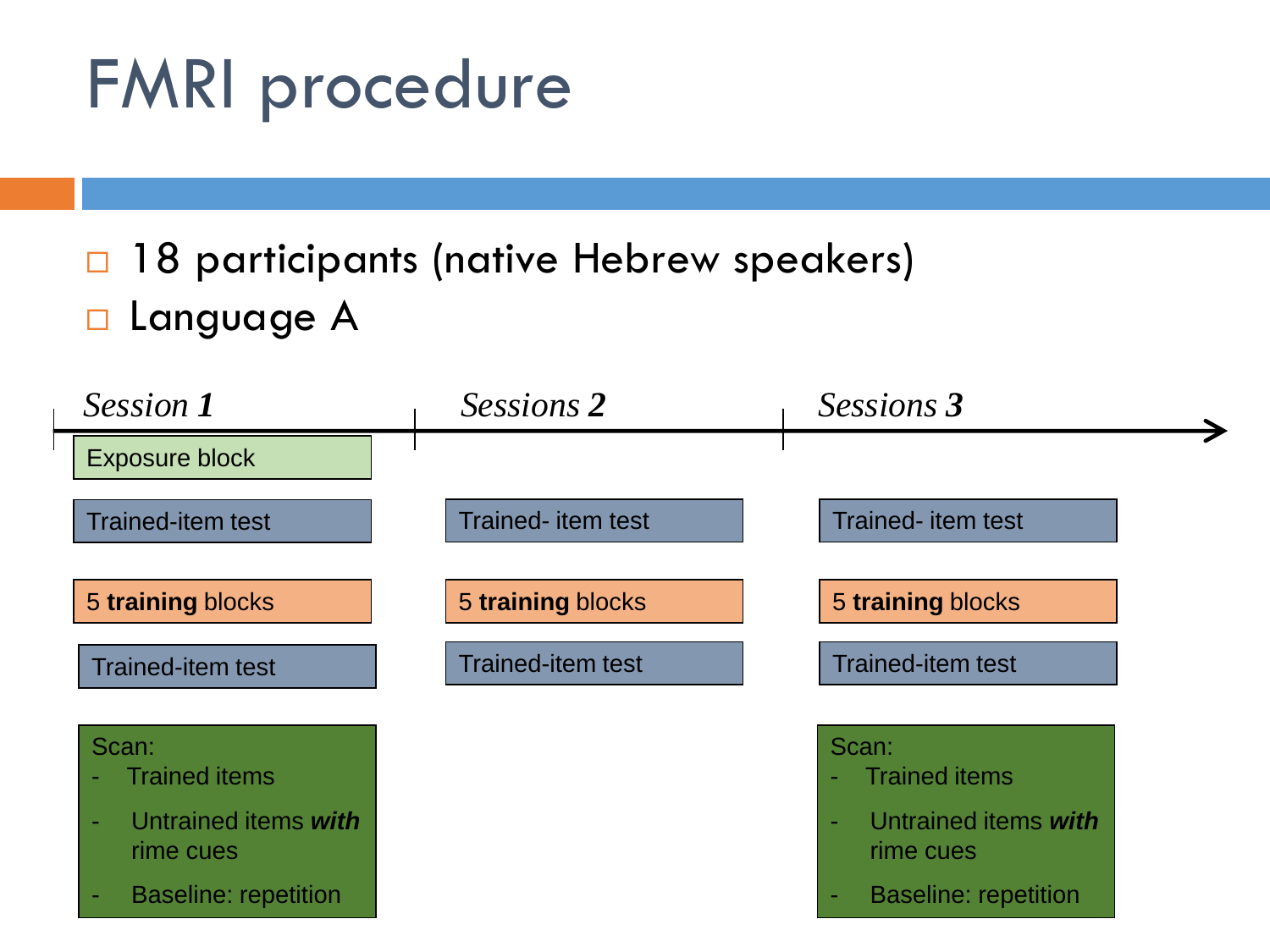### Early involvement of Fronto-striatal regions



- Caudate nuc. decreases with training:
	- **<u>E</u>** Involved in motor & perceptual learning
- Nevat, Ullman, Eviatar, & Bitan, (2017)
- Consistent with procedural skill learning
- Affected by statistical information: suffix frequency

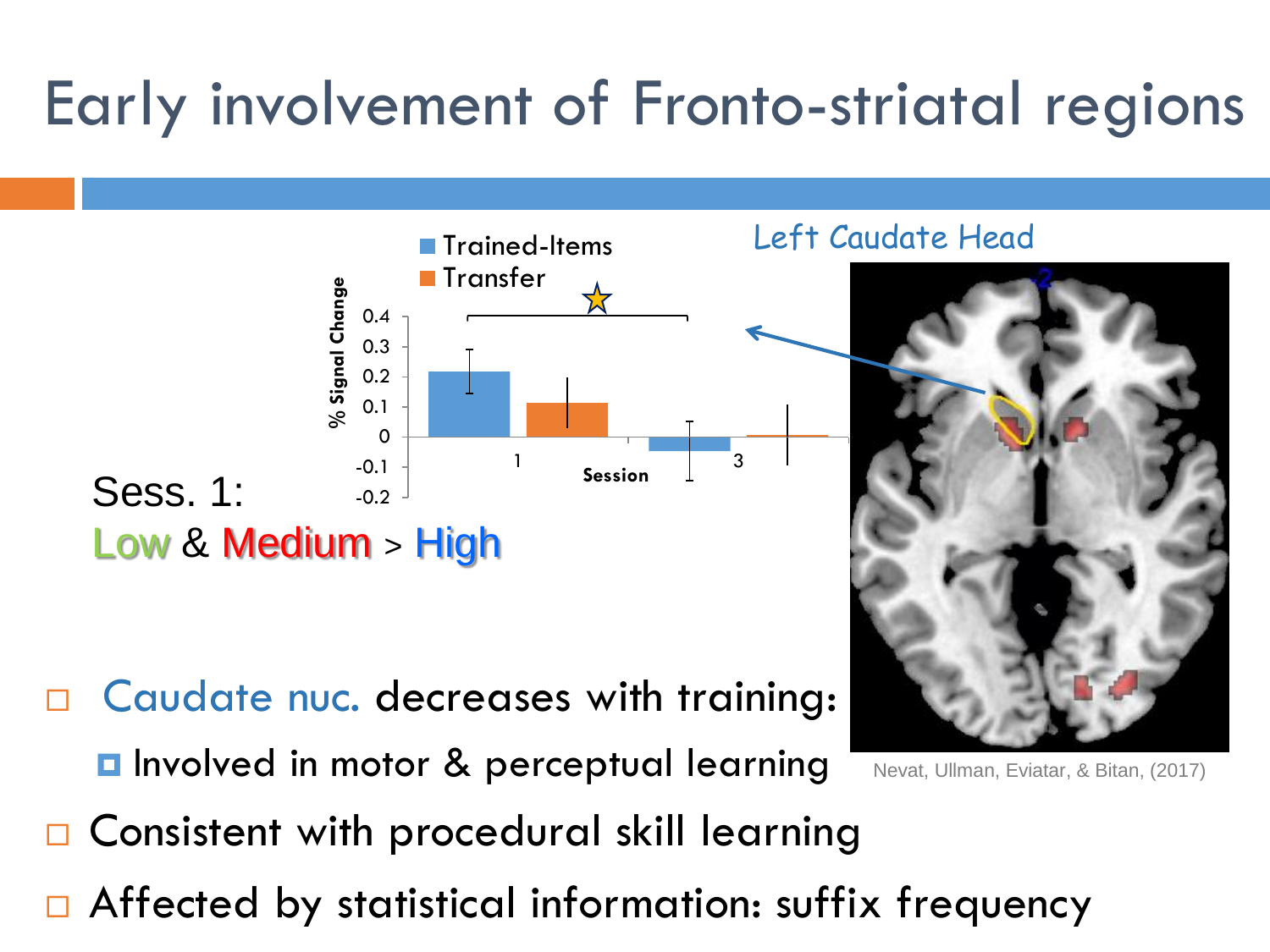### *Untrained* > trained words: "compositional"

 $0.5$  $0.4$  $0.3$  $0.2$  $0.1$ 

 $-0.1$ 

### □ Reliance on phonological cues

- Medial frontal/Pre-SMA:
	- **Assoc.** with procedural
	- **Positive correlation**



L. IFG triangularis

<sup>1</sup> session

3



Nevat, Ullman, Eviatar, & Bitan, (2017)

**Reft IFG Triangularis** 

- Declarative/ semantic retrieval
- **Negative correlation**

Correlated with awareness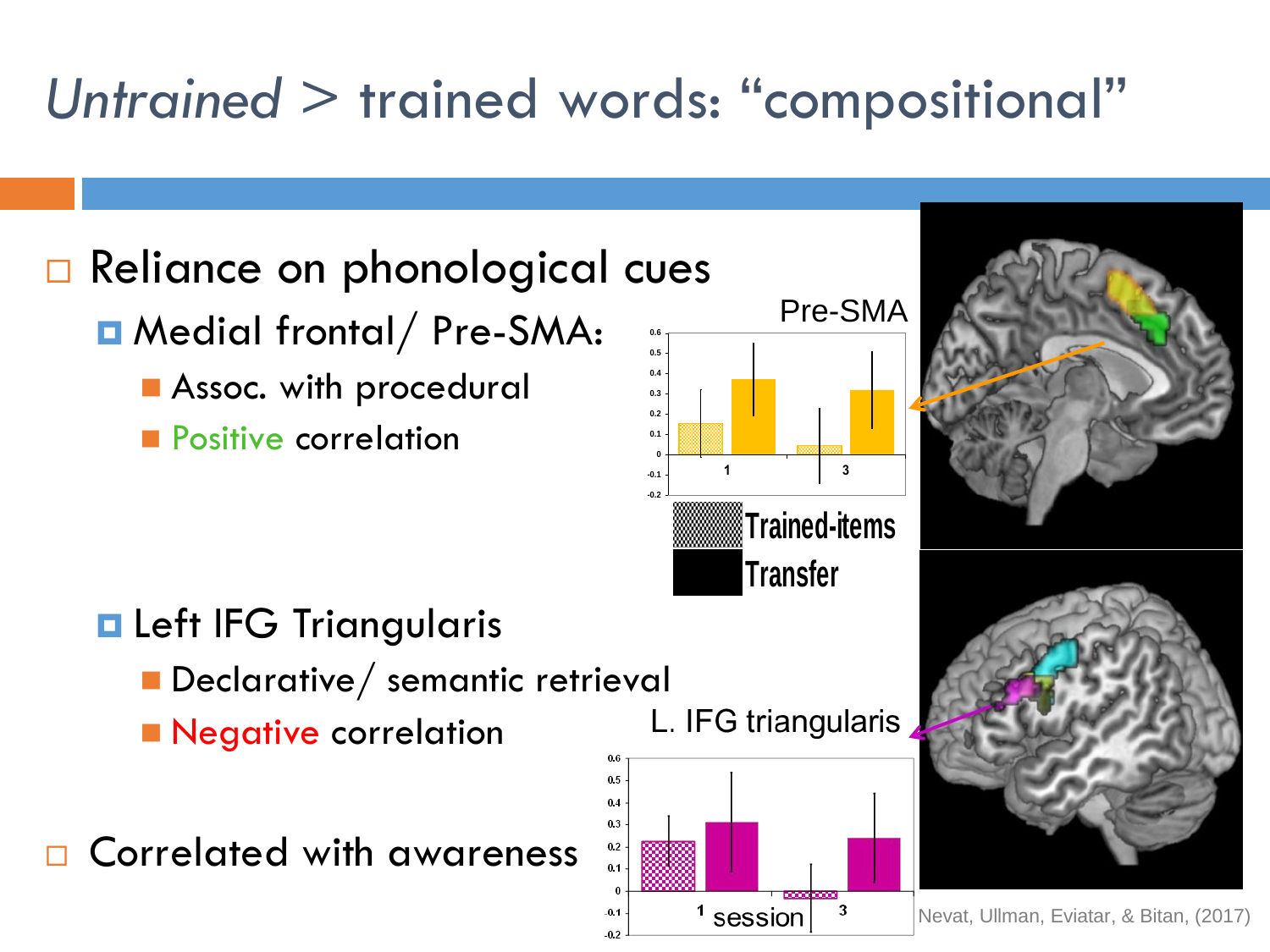### "Compositional" areas in *trained* items

- $\Box$  In sess. 1:
- $\square$  Less in high freq. suffixes.
- □ Greater reliance on storage?









Nevat, Ullman, Eviatar, & Bitan, (2017)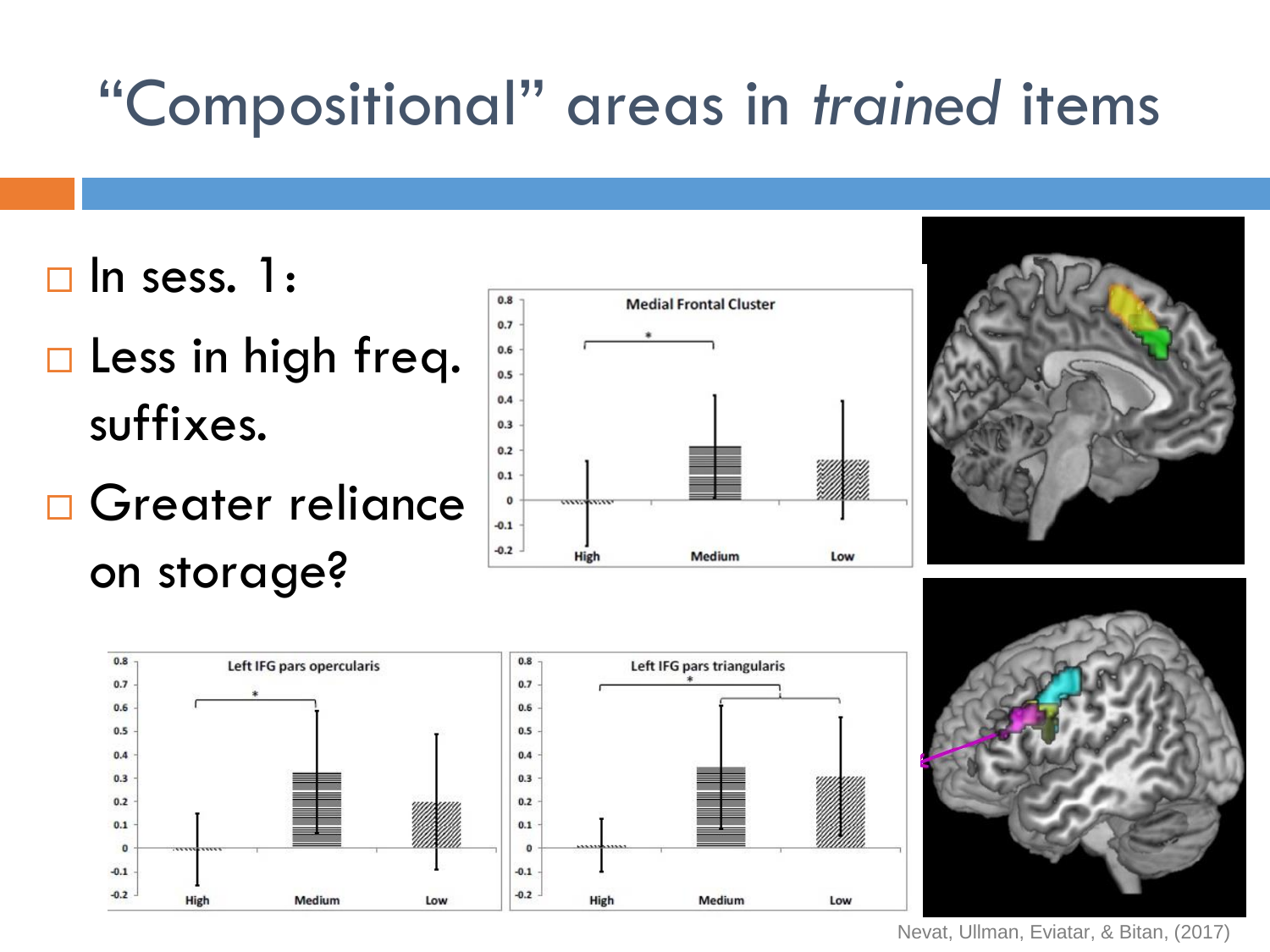## Conclusion-1

- $\Box$  Learning inflectional regularities in a novel language depends on statistical properties: **n** Affix type frequency and phonological predictability
- □ When inflecting new words, with no phonological similarity to trained words:
	- A default inflection emerges (even in a novel language)
	- $\blacksquare$  Initially it is the high frequency suffix
	- $\blacksquare$  After learning of phonological regularities  $-$  the "default" depends on both suffix frequency and suffix phonological diversity.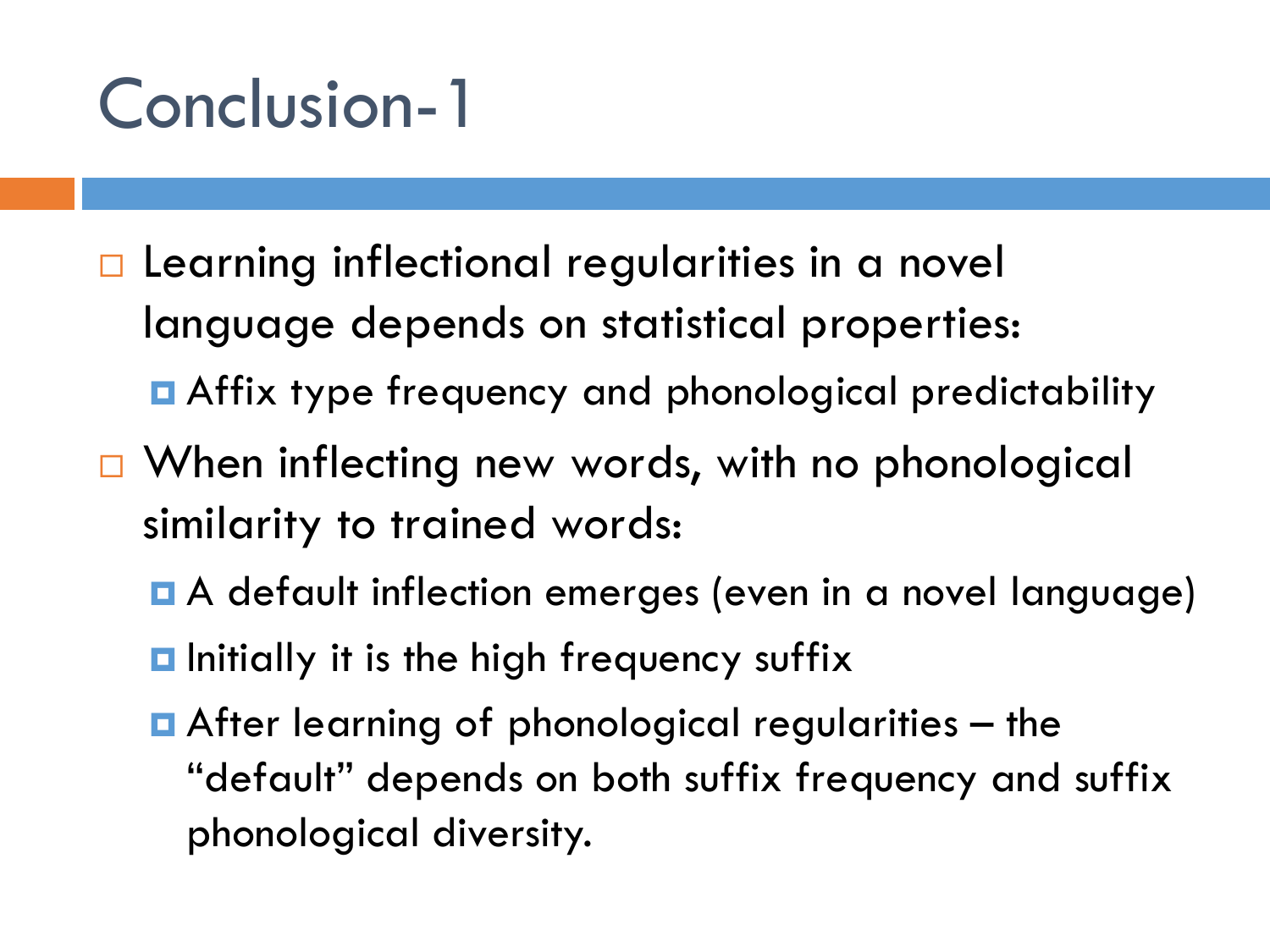### Conclusions-2

- □ Learning a novel grammar in adults
- □ Involves procedural learning mechanisms already in early stages of training.
- □ "Compositionality" (untrained>trained) involves language production mechanisms and is affected by learning of **phonological regularities**
- $\Box$  Familiar (trained) forms with high frequency suffixes are less "compositional".